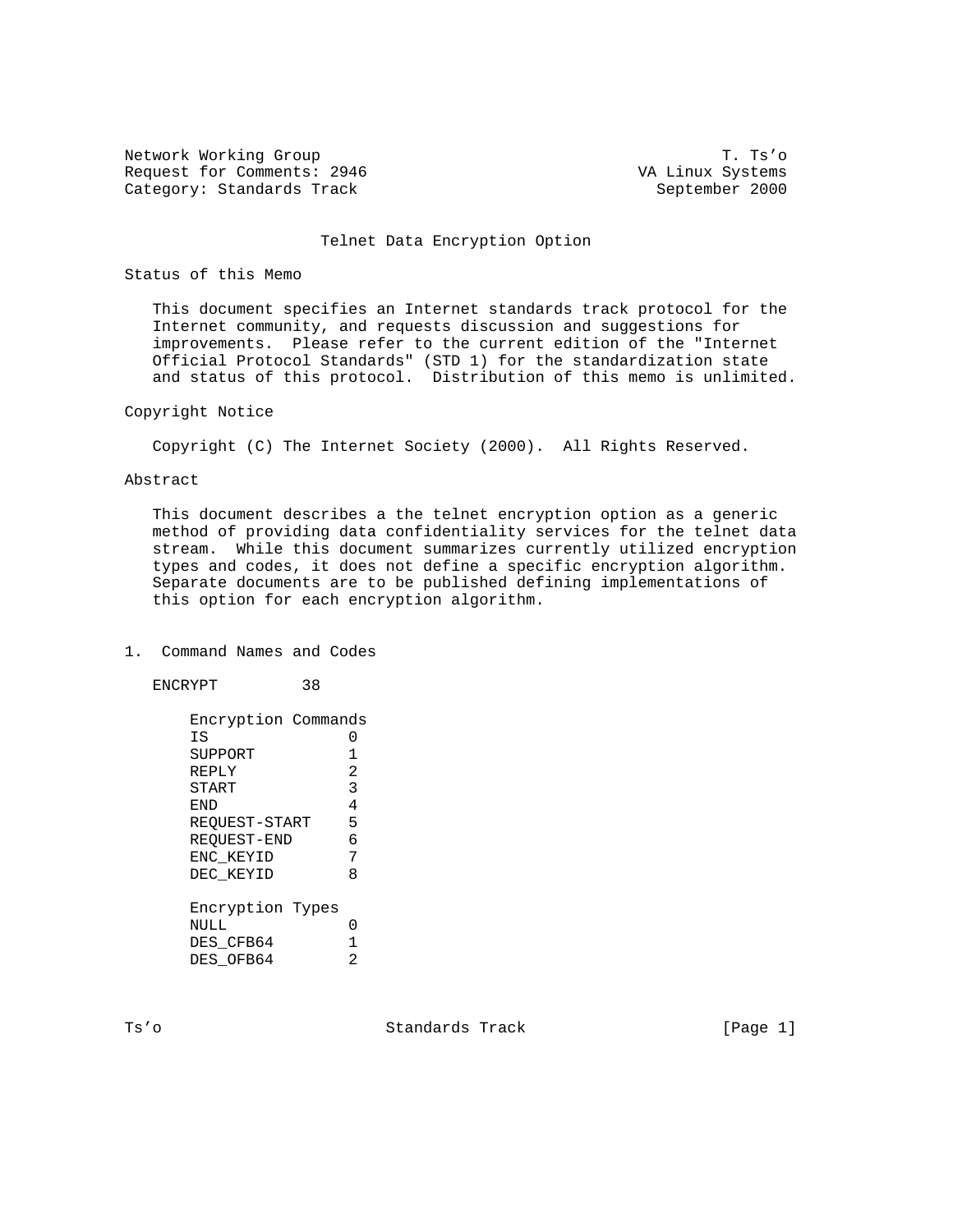DES3\_CFB64 3 DES3\_OFB64 4 CAST5\_40\_CFB64 8 CAST5\_40\_OFB64 9 CAST128\_CFB64 10 CAST128\_OFB64 11

 Following historical practice, future encryption type numbers will be assigned by the IANA under a First Come First Served policy as outlined by RFC 2434 [3]. Despite the fact that authentication type numbers are allocated out of an 8-bit number space (as are most values in the telnet specification) it is not anticipated that the number space is or will become in danger of being exhausted. However, if this should become an issue, when over 50% of the number space becomes allocated, the IANA shall refer allocation requests to either the IESG or a designated expert for approval.

2. Command Meanings

IAC WILL ENCRYPT

The sender of this command is willing to send encrypted data.

IAC WONT ENCRYPT

The sender of this command refuses to send encrypted data.

IAC DO ENCRYPT

The sender of this command is willing to receive encrypted data.

IAC DONT ENCRYPT

The sender of this command refuses to accept encrypted data.

IAC SB ENCRYPT SUPPORT encryption-type-list IAC SE

 The sender of this command is stating which types of encryption it will support. Only the side of the connection that is DO ENCRYPT may send the SUPPORT command. The current types of encryption are listed in the current version of the Assigned Numbers document [1].

 The encryption-type-list may only include types which can actually be supported during the current session. If ENCRYPT is negotiated in conjunction with AUTH the SUPPORT message MUST NOT be sent until after the session key has been determined. Otherwise,

Ts'o Standards Track [Page 2]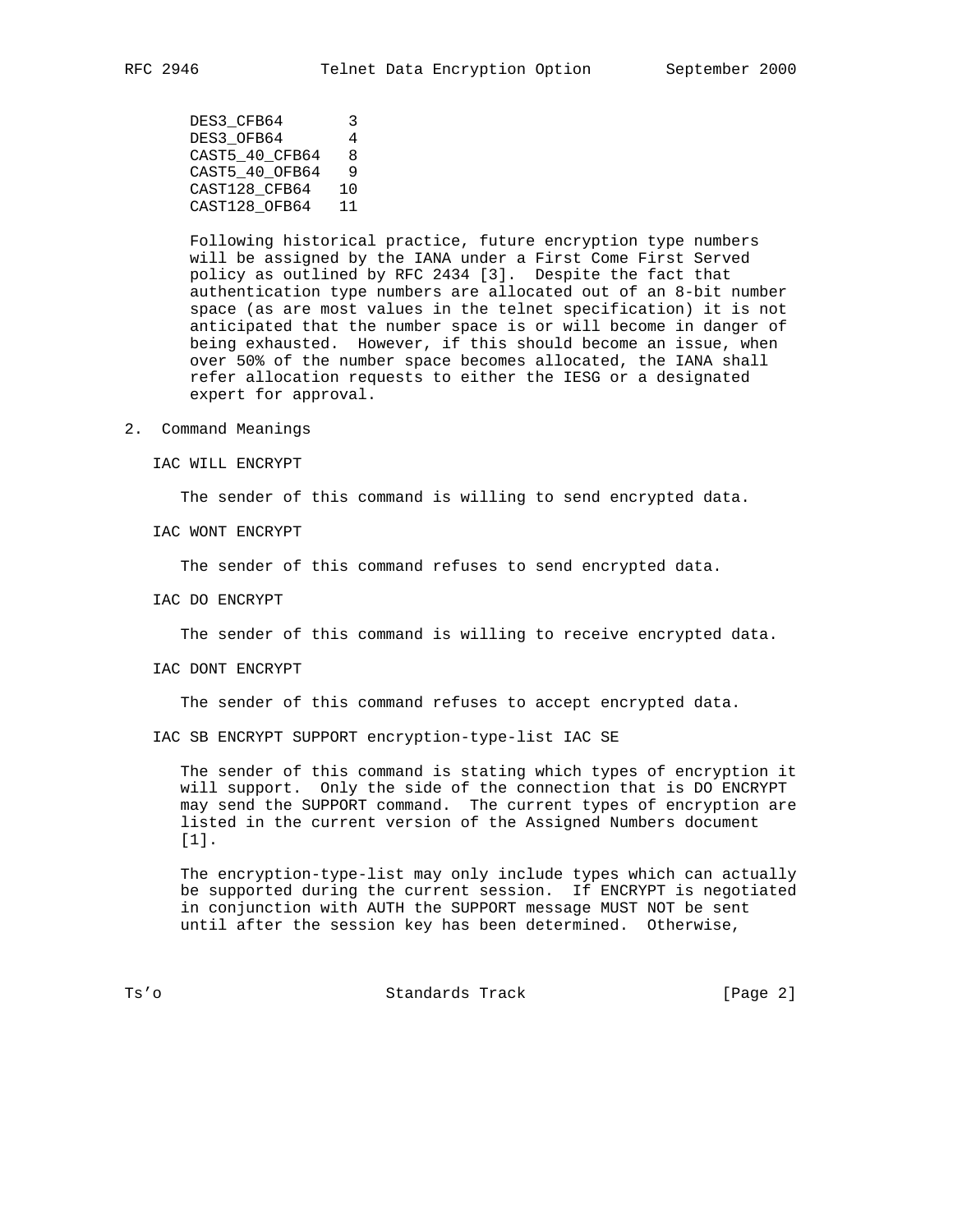it is impossible to know if the selected encryption type can be properly initialized based upon the type and length of the key that is available."

IAC SB ENCRYPT IS encryption-type ... IAC SE

 The sender of this command is stating which type of encryption to use, and any initial data that is needed. Only the side of the connection that is WILL ENCRYPT may send the IS command to initialize the encryption-type scheme.

IAC SB ENCRYPT REPLY encryption-type ... IAC SE

 The sender of this command is continuing the initial data exchange in order to initialize the encryption-type scheme. Only the side of the connection that is DO ENCRYPT may send the REPLY command.

IAC SB ENCRYPT START keyid IAC SE

 The sender of this command is stating that all data following the command in the data stream will be be encrypted via the previously negotiated method of data encryption. Only the side of the connection that is WILL ENCRYPT may send the START command.

 The keyid is a variable length field. It is used by various encryption mechanisms to identify which encryption key is to be used, when multiple encryption keys might be known on either side of the connection. The keyid field is encoded with the most significant byte first, and a keyid value of zero is reserved to indicate the default encryption key (this would typically be an encryption key derived during authentication, with the AUTHENTICATION option). The keyid field must be at least one byte long. The only valid values for "keyid" will be those that have been received in a DEC\_KEYID command.

IAC SB ENCRYPT END IAC SE

 The sender of this command is stating that all data following the command in the data stream will not be encrypted. Only the side of the connection that is WILL ENCRYPT may send the END

IAC SB ENCRYPT REQUEST-START keyid IAC SE

 The sender of this command requests that the remote side begin encryption of the telnet data stream. Only the side of the connection that is DO ENCRYPT may send the REQUEST-START command. The keyid is only advisory, and my be omitted.

Ts'o Standards Track [Page 3]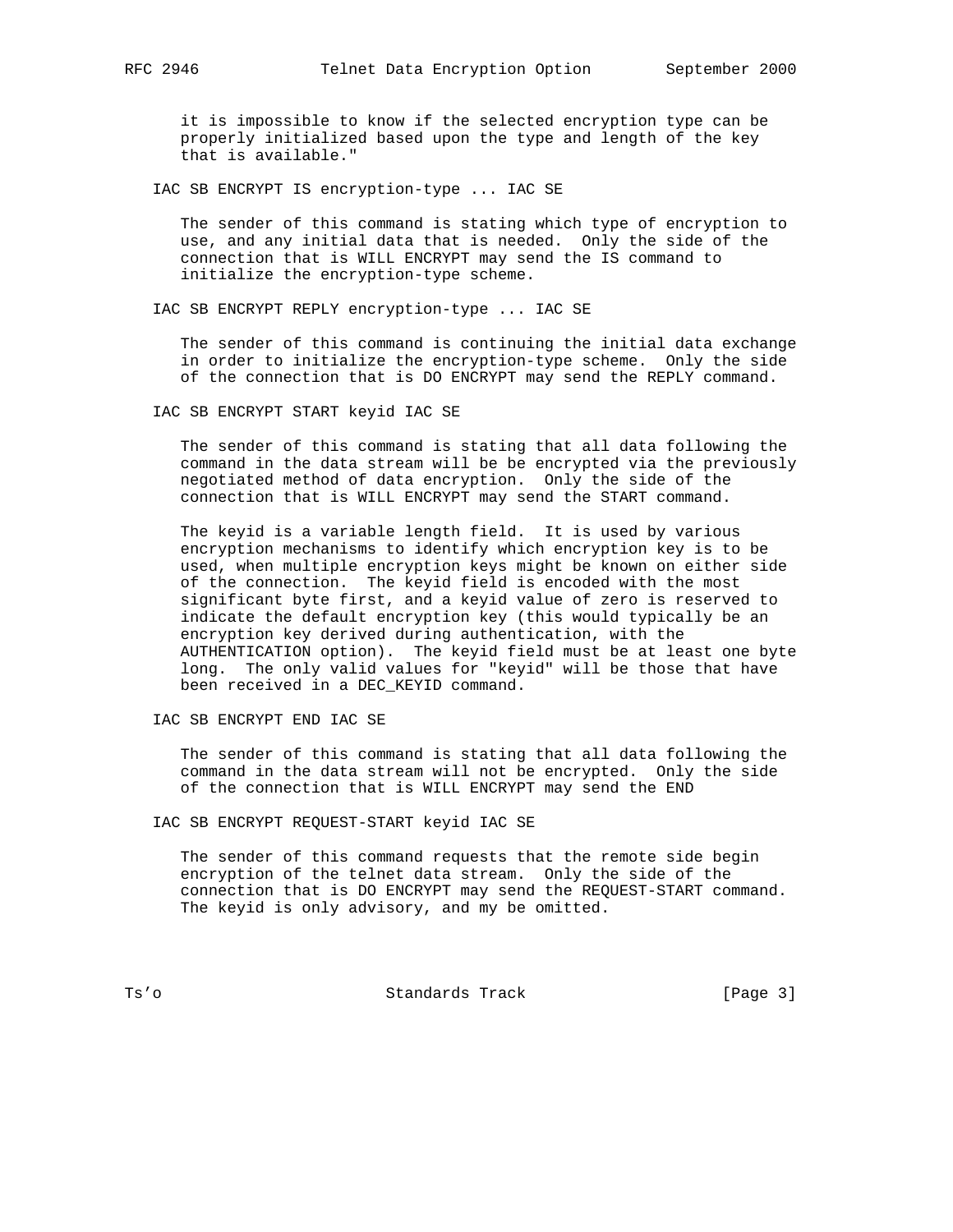IAC SB ENCRYPT REQUEST-END IAC SE

 The sender of this command requests that the remote side stop encryption of the telnet data stream. Only the side of the connection that is DO ENCRYPT may send the REQUEST-END command.

IAC SB ENCRYPT ENC\_KEYID keyid IAC SE

 The sender of this requests that the remote side verify that "keyid" maps to a valid key; or verifies that the "keyid" received in a DEC\_KEYID command is valid. If keyid is omitted, it implies that there are no more known keyids, and that the attempt to find a common keyid has failed. Only the side of the connection that is WILL ENCRYPT may send the ENC\_KEYID command.

IAC SB ENCRYPT DEC\_KEYID keyid IAC SE

 The sender of this requests that the remote side verify that "keyid" maps to a valid key on the remote side; or verifies that the "keyid" received in a ENC\_KEYID command is valid. If keyid is omitted, it implies that there are no more known keyids, and that the attempt to find a common keyid has failed. Only the side of the connection that is DO ENCRYPT may send the DEC\_KEYID command.

3. Default Specification

The default specification for this option is

 WONT ENCRYPT DONT ENCRYPT

meaning there will not be any encryption of the Telnet data stream.

4. Motivation

 The Telnet protocol has no form of protection from some intervening gateway looking at IP packets as they travel through the network. This is especially dangerous when passwords are sent as clear text over the network. This option provides a method for encrypting the data stream.

5. Implementation Rules

 Once the Encryption option is in effect, all data in the negotiated direction, including TELNET options, is encrypted. Encryption begins with the octet of data immediately following the "IAC SB ENCRYPT START encryption-type IAC SE" command. Encryption ends after the "IAC SB ENCRYPT END IAC SE" command.

Ts'o Standards Track [Page 4]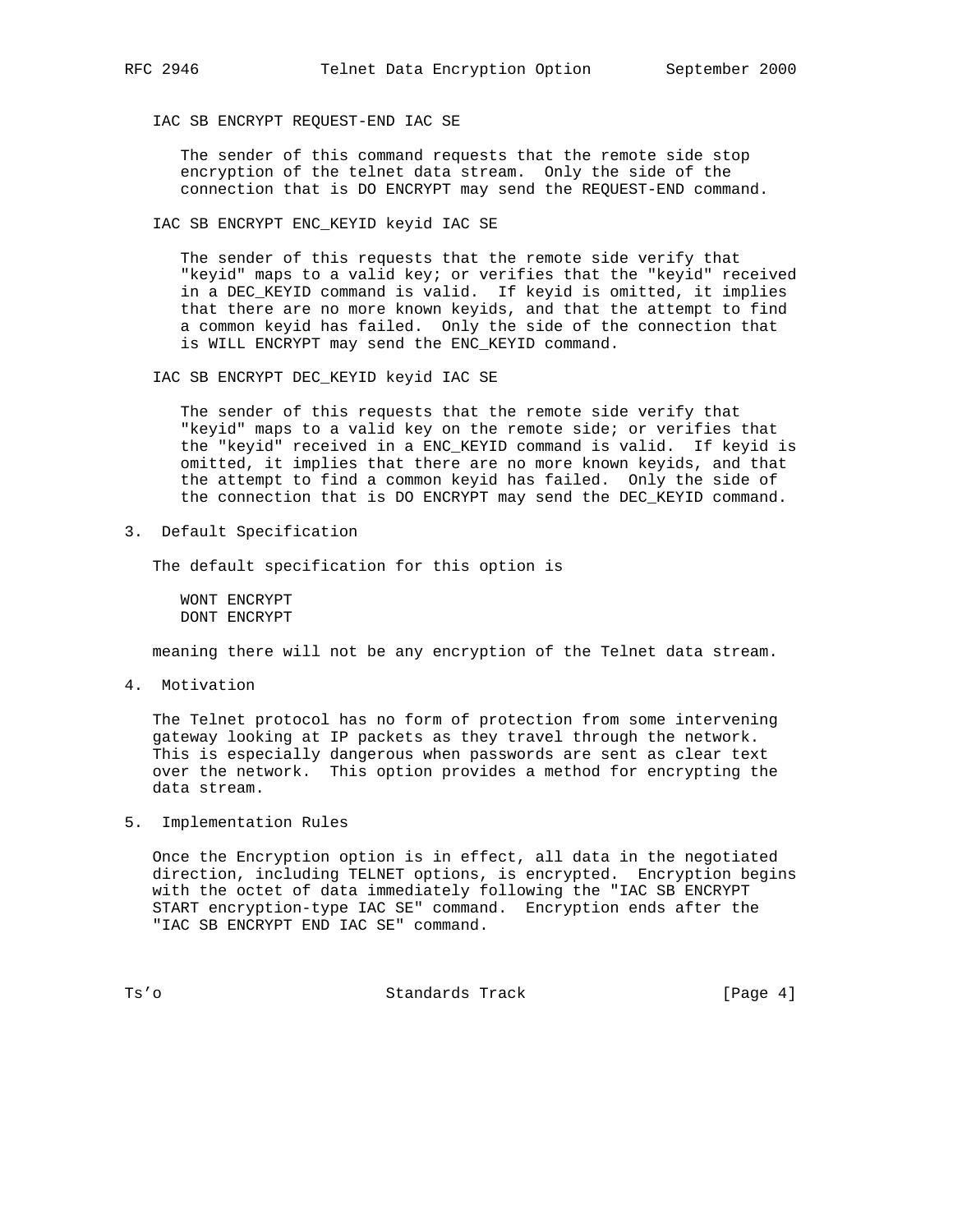WILL and DO are used only at the beginning of the connection to obtain and grant permission for future negotiations. The ENCRYPT option must be negotiated in both directions.

 Once the two hosts have exchanged a WILL and a DO, the sender of the DO ENCRYPT must send a ENCRYPT SUPPORT command to let the remote side know the types of encryption it is willing to accept. In the request, a list of supported encryption schemes is sent. Only the sender of the DO may send a list of supported encryption types (IAC SB ENCRYPT SUPPORT encryption-type-list IAC SE). Only the sender of the WILL may actually transmit encrypted data. This is initiated via the "IAC SB ENCRYPT START IAC SE" command, and terminated via the "IAC SB ENCRYPT END IAC SE" command. If a START is received, and then a second START is received before receiving an END, the second START is ignored.

 If the sender of the DO would like the remote side to begin sending encrypted data, it can send the "IAC SB ENCRYPT REQUEST-START IAC SE" command. If the sender of the DO would like the remote side to stop sending encrypted data, it can send the "IAC SB ENCRYPT REQUEST-STOP IAC SE" command.

 If the receiver of the SUPPORT command does not support any of the encryption types listed in the SUPPORT command, it should send an "IAC SB ENCRYPT IS NULL IAC SE" to indicate that there are no encryption types in common. It may also send an IAC WONT ENCRYPT command to turn off the ENCRYPT option.

 The order of the encryption types in a SUPPORT command must be ordered to indicate a preference for different encryption types, the first type being the most preferred, and the last type the least preferred.

 If the ENCRYPT option has been enabled, and encrypted data is being received, the receipt of an "IAC WONT ENCRYPT" implies the receipt of an "IAC SB ENCRYPT END IAC SE", e.g., the Telnet data stream is no longer encrypted.

Ts'o Standards Track [Page 5]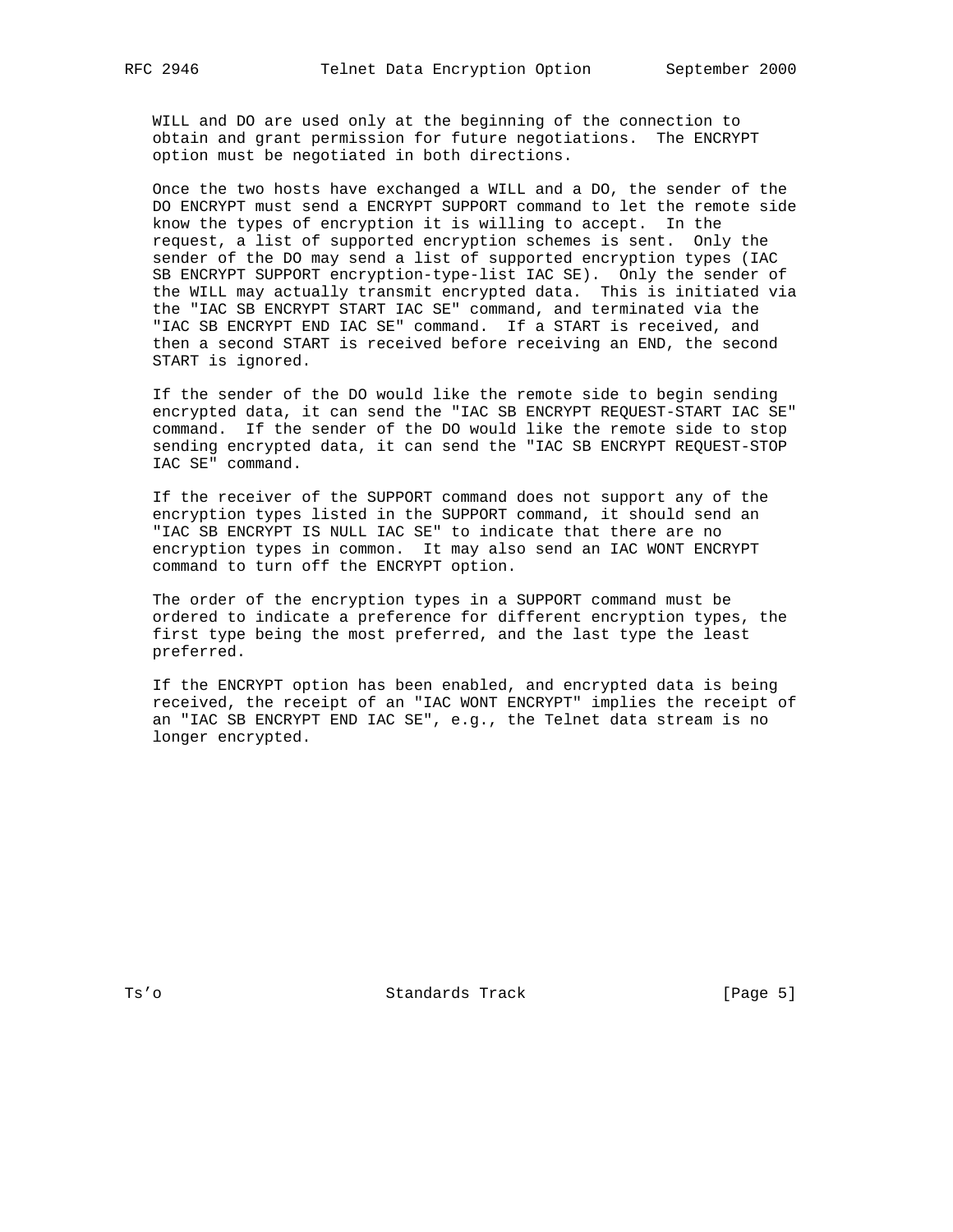RFC 2946 Telnet Data Encryption Option September 2000

 The following example demonstrates the use of the option: Host1 Host2 [ Host1 requests Host2 negotiate the encryption of data that Host2 sends to Host1. Host2 agrees to negotiate the encryption of data that it sends to Host1. ] DO ENCRYPT WILL ENCRYPT [ Host1 requests that Host2 enable encryption as soon as the initialization is completed, and informs Host2 that is supports DES CFB64. ] IAC SB ENCRYPT REQUEST-START IAC SE IAC SB ENCRYPT SUPPORT DES\_CFB64 IAC SE [ Host2 sends the initial feed to Host1. Host1 acknowledges receipt of the IV. ] IAC SB ENCRYPT IS DES\_CFB64 CFB64\_IV 144 146 63 229 237 148 81 143 IAC SE IAC SB ENCRYPT REPLY DES\_CFB64 CFB64\_IV\_OK 103 207 181 71 224 55 229 98 IAC SE [ Host2 is now free to start sending encrypted data, and since a REQUEST-START was received, it enables encryption. ] IAC SB ENCRYPT START IAC SE [ All data from Host2 to Host1 is now encrypted. ] IAC SB ENCRYPT END IAC SE [ All data from Host2 to Host1 is now in clear text again. ]

 It is expected that any implementation that supports the Telnet ENCRYPT option will support all of this specification.

6. Security Considerations

 The ENCRYPT option used in isolation provides protection against passive attacks, but not against active attacks. In other words, it will provide protection from someone who is just watching the IP packets as they pass through the network. However, an attacker who is able to modify packets in flight could prevent the ENCRYPT option from being negotiated.

 This flaw can be remedied by using the Telnet Authentication option alongside the ENCRYPT option. Specifically, setting ENCRYPT\_USING\_TELOPT in the authentication-type-pair can be used to force that Encryption be negotiated even in the face of active attacks.

Ts'o Standards Track [Page 6]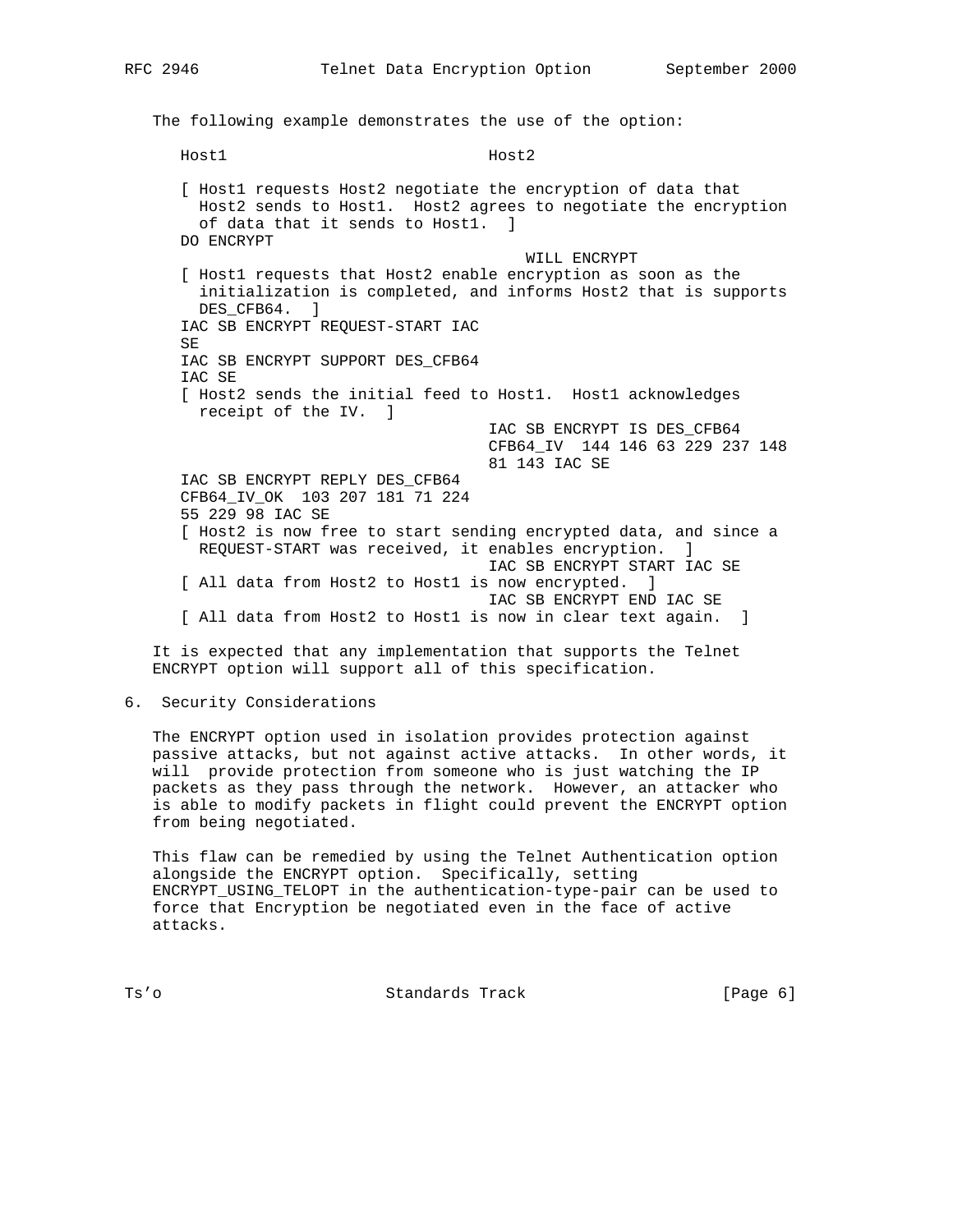In addition, an active attacker can interfere with attempts to start or restart encryption. If encryption is requested by the user, and the client is unable to negotiate enabling or re-enabling encryption, the client must assume that it is being attacked, and MUST immediately terminate the telnet connection.

7. Future directions for Telnet Encryption

 The specification defines a method for providing data confidentiality to the telnet data stream. Unfortunately all of the encryption mechanism provided under this option do not provide data integrity, because of the complexity of specifying a protocol which provided integrity services efficiently in a stream-oriented protocol.

 The TELNET START\_TLS specification provides a scheme which provides confidentiality, integrity, and compression, and future work for telnet encryption should closely examine using this specification. One promising approach would use the anonymous Diffie-Hellman mode of TLS, followed by the telnet AUTHENTICATION option where the authentication mechanism would include the client and server finished messages computed during the TLS negotiation.

8. Acknowledgments

 This document was originally written by Dave Borman of Cray Research, with the assistance of Theodore Ts'o of MIT and the IETF Telnet Working Group.

- 9. References
	- [1] Reynolds, J. and J. Postel, "Telnet Protocol Specification", STD 8, RFC 854, May 1983.
	- [2] Ts'o, T. and J. Altman, "Telnet Authentication Option", RFC 2941, September 2000.
	- [3] Alvestrand, H. and T. Narten, "Guidelines for Writing an IANA Considerations Section in RFCs", BCP 26, RFC 2434, October 1998.
- 10. Author's Address

 Theodore Ts'o, Editor VA Linux Systems 43 Pleasant St. Medford, MA 02155

 Phone: (781) 391-3464 EMail: tytso@mit.edu

Ts'o Standards Track [Page 7]